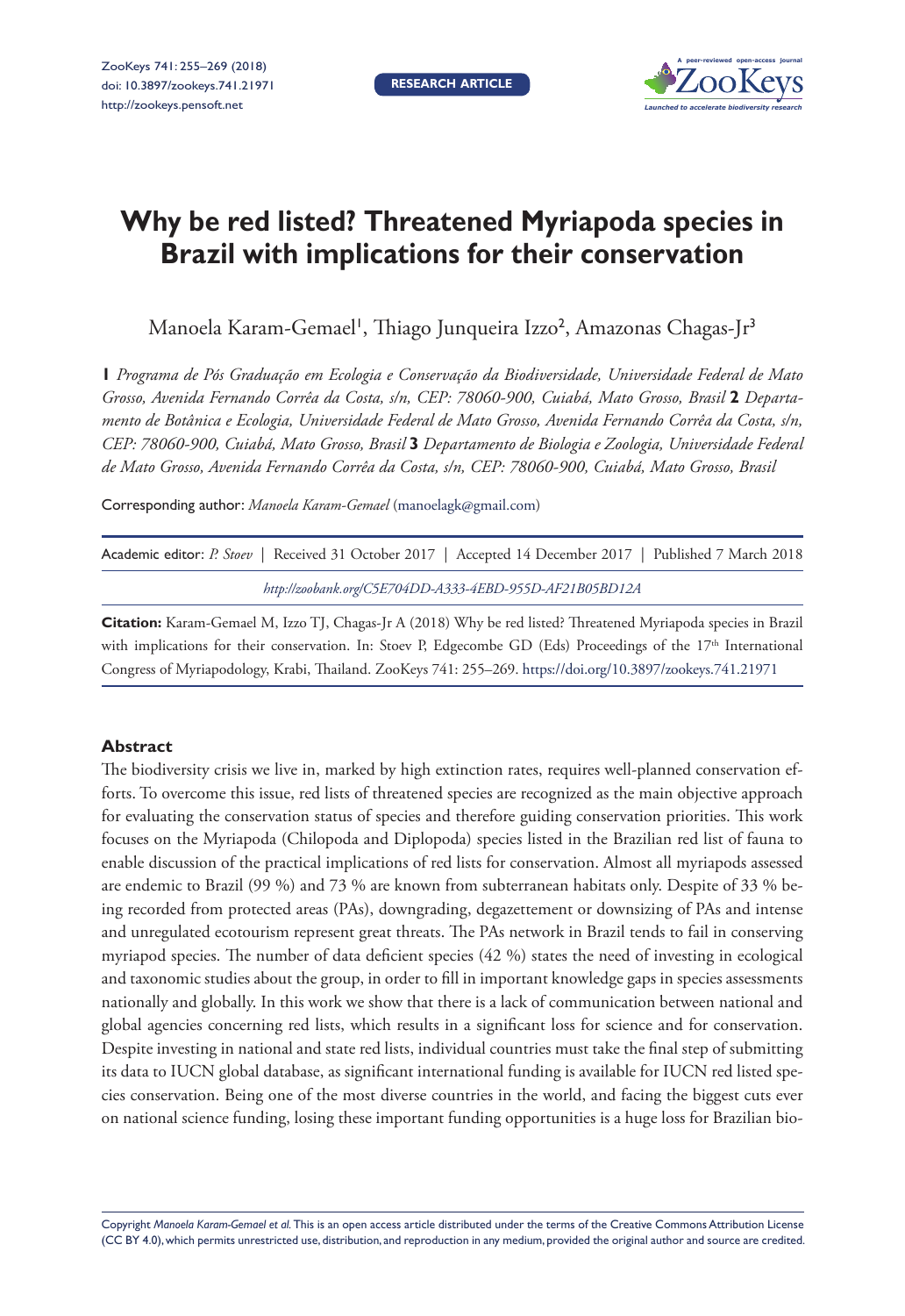diversity conservation and for science. This study raises awareness on subterranean habitats conservation, due to its high endemism and fragility. Since the first edition of the Brazilian Red List in 1968, centipedes are now included for the first time, and millipedes for the second time. The presence of these myriapods in the list brings attention to the group, which usually receives little or no attention in conservation programs and environmental impact assessments. Rather than a specific case for Myriapoda and for Brazil, the points discussed here can be related to arthropods and the tropics, as the most biodiverse countries are emerging economies facing similar challenges in PAs network management, species extinction risks and science funding.

#### **Keywords**

caves, centipedes, conservation management, ecotourism, extinction risk, IUCN, millipedes, protected areas, public policies, tropical region

#### **Introduction**

Species extinction has always been part of biodiversity history. But recent extinction rates are 100 to 1000 times their pre-human levels in well-known and taxonomically diverse groups from widely different environments (Pimm et al. 1995). The overarching driver of species extinction is human population growth and increasing per capita consumption. How long these trends continue, where and at what rate, will dominate the scenarios of species extinction and challenge efforts to protect biodiversity (Pimm et al. 2014).

To understand and prevent human-driven extinction processes in progress, it is reasonable to know current living species diversity and distribution, in order to evaluate their probability of extinction. The red lists of threatened species are recognized as the most objective approach for evaluating the conservation status of species (IUCN 2013), and they represent the primary source of information to establish a species conservation status following defined protocols (Lewinsohn et al. 2005, Mallon and Jackson 2017). Red lists gather essential scientific evidence required to guide strategic and financial biodiversity conservation planning, the formulation of environmental public policies and conservation priorities and trends. Red lists are also indicators of data gaps in taxonomic groups or regions, orientating new biodiversity research. For example, a high number of species classified as Data Deficient shows that there is not enough knowledge about a given taxonomic group. Although inclusion in a red list is an indication of actual threat, absence of an entire taxonomic group from the list should be treated with circumspection because its omission could result from a lack of information rather than the absence of threat (Lewinsohn et al. 2005).

Given the growing concern about environment conservation, governments and/or environmental NGOs have been working in local conservation initiatives. Individual countries' red lists are constructed in regional or national levels and may inform local to global conservation decisions (Byrne and Fitzpatrick 2009). Red lists are implemented officially throughout environmental public policies at national and state levels across the countries. Usually they are funded by state or national governments, and co-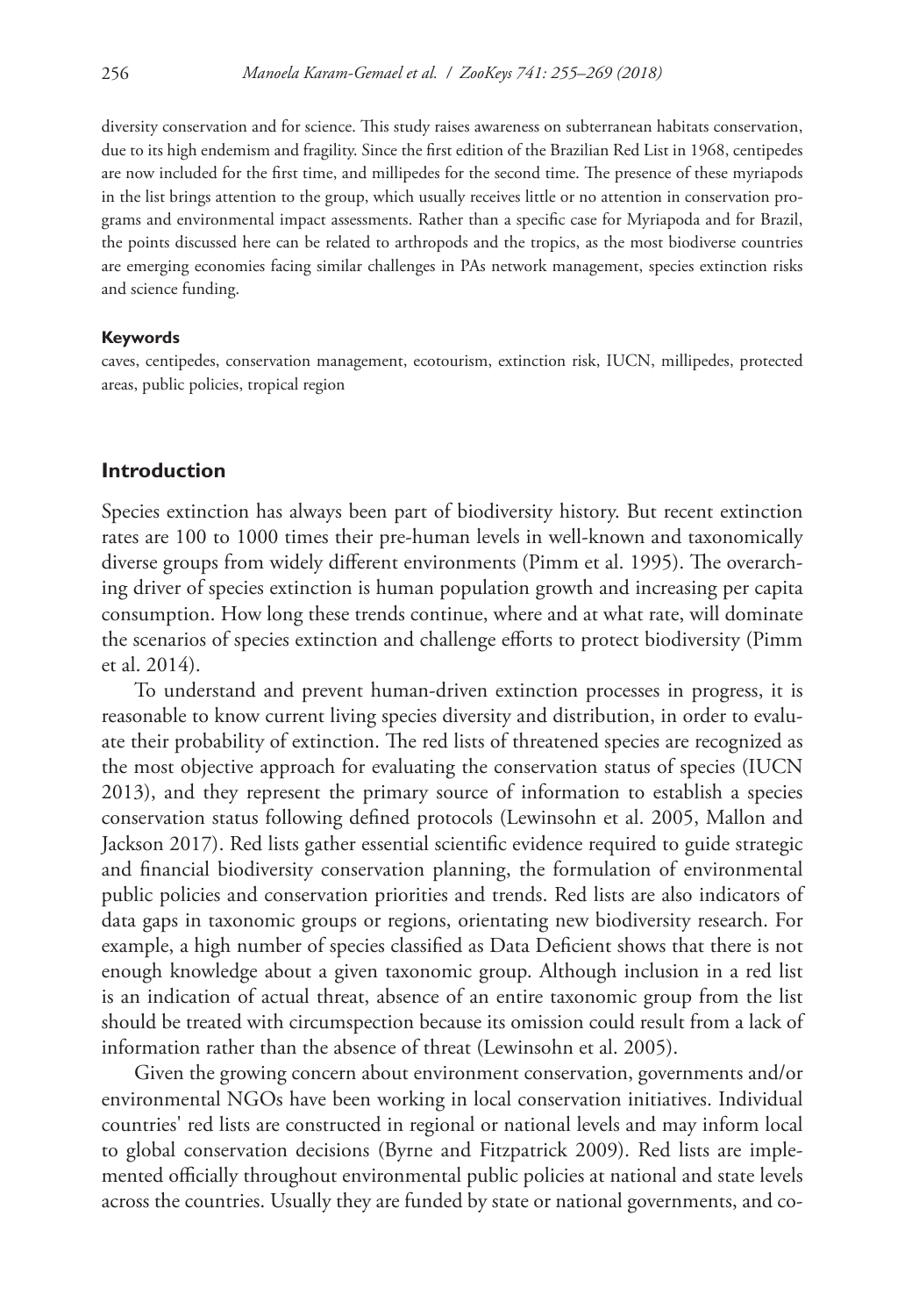ordinated by its environmental agencies. In Brazil, the process of the list construction involves an extensive literature review by specialists, followed by workshops to discuss and validate each species assessments details and criteria.

On the other hand, the IUCN (International Union for Conservation of Nature) Red List is considered the international authority for assessing species' extinction risk, informing global to local conservation decisions (Ocampo-Peñuela 2016). The list construction is based on a protocol that classifies species into different categories of risk using a formal set of objective and standard criteria (IUCN 2017a). The process regularly updates species status, and all the associated data are publicly accessible. Certainly, individual countries make their own decisions and may set management policies based on the IUCN assessments (Ocampo-Peñuela 2016). Both national lists and IUCN global assessments are primary information sources and may be complementary to each other on conservation programs.

# **Threatened myriapods in red lists**

Despite their relevant ecosystem services and functions, in general arthropods are poorly represented in conservation assessments (Lewinsohn et al. 2005, Diniz-Filho et al. 2010, Cardoso et al. 2011), which hinder an in-depth analysis of their conservation status (Lewinsohn et al. 2005). However, comprehensive biodiversity studies need to include as many taxa as possible (Oliveira et al. 2017). Considering invertebrates' high abundance and diversity worldwide, studies extending its knowledge and helping to fill in its scientific gaps are really necessary to its conservation and, therefore, to ecosystems services conservation in the long run.

The Myriapoda includes four classes: Chilopoda, Diplopoda, Pauropoda, and Symphyla. The myriapod fauna known for Brazil encompasses mainly Chilopoda (134 described species (Chagas-Jr 2017)) and Diplopoda (536 described species (Pena-Barbosa 2017)). It is estimated that there are around 400 Chilopoda species and 5,000 Diplopoda species only in the Amazon Forest (Adis and Harvey 2000). Pauropoda and Symphyla are almost unknown to science, and estimates indicate that there are fewer than 200 species of Pauropoda and fewer than 20 species of Symphyla in the Amazon Forest (Adis and Harvey 2000). Myriapods are widely distributed in Brazil and can be easily found in urban areas. Scolopendromorphs are most responsible for accidents with humans and their venom has been studied due to its medical interest, the novelty of its protein and peptide composition (Undheim et al. 2015) and potential for pharmacology (Harvey 2014; Hakim et al. 2015; Undheim et al. 2016). In China centipedes are one of the crucial venomous arthropods that have been used in traditional medicine for hundreds of years (Hakim et al. 2015).

Invertebrate animals were not initially included in red lists. The early beginnings for the IUCN Red List started in the 1950s with a card index system documenting data on threatened mammals and birds (Figure 1). In 1965 the first most comprehensive lists of threatened mammals and birds were published – enabling public ac-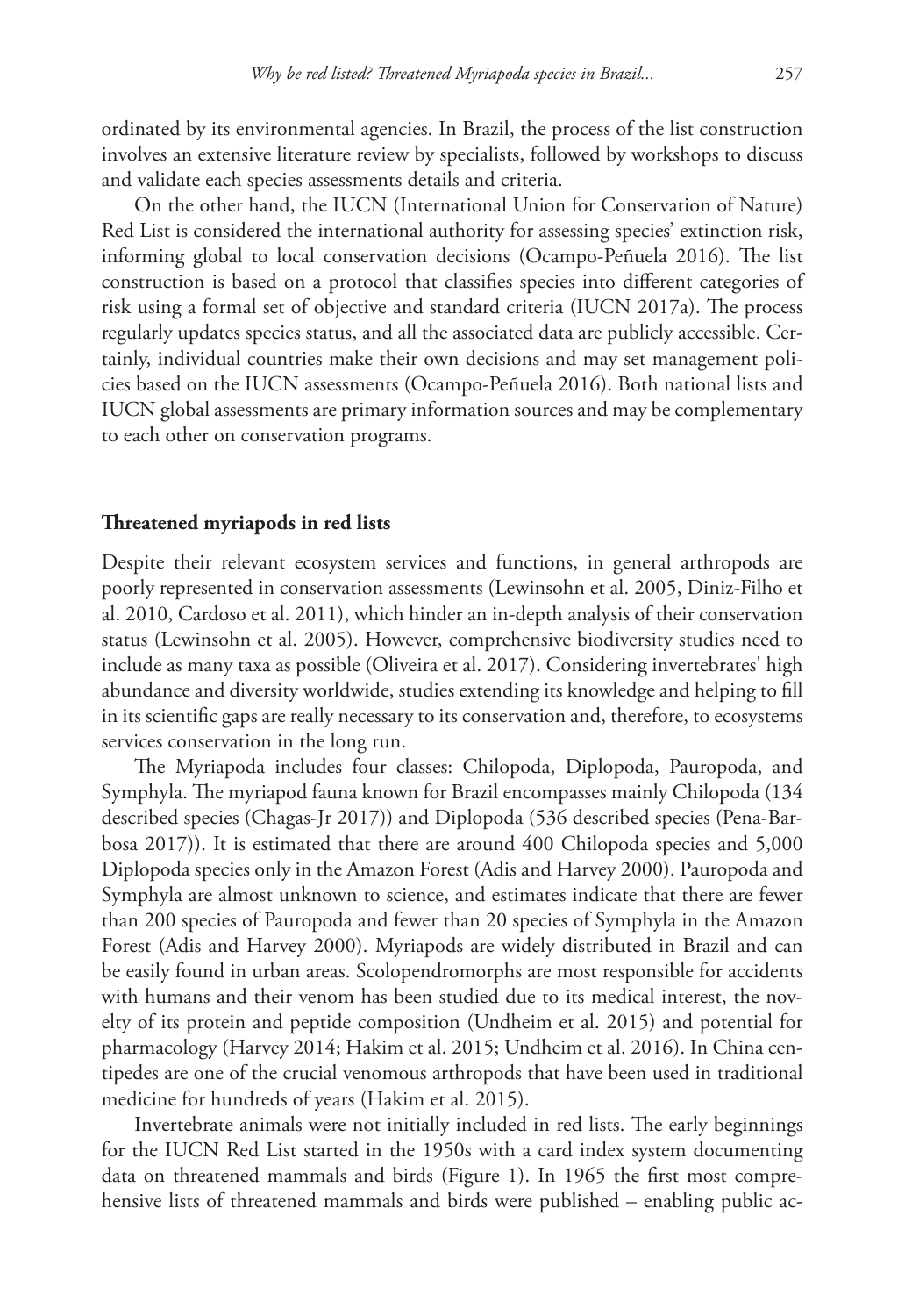

**Figure 1.** Myriapoda in the IUCN and Brazilian red lists. Timeline of Myriapoda species included in the IUCN Red Lists of Threatened Species (above the red line), and in the Brazilian Red Lists of Threatened Species (below the red line), highlighting the first myriapods listed and the current number of species listed.

cess to the data for the first time. Since then, IUCN published several versions of its red lists encompassing mammals, birds, amphibians, reptiles, fishes, and several lists focused also on plant species. Invertebrates were first evaluated for the IUCN Red List in 1983, when The IUCN Invertebrate Red Data Book was published. Although this list presents all four classes of Myriapoda (Chilopoda, Diplopoda, Symphyla, and Pauropoda), and mention its scientific interest and threats to survival, the species were not yet assessed individually at that time. The IUCN Invertebrate Red Data Book also assessed some biological communities as a whole, where entire sets of invertebrates were in need of conservation. In Gunung Mulu National Park, in Borneo, the bizarre and rare centipede *Edentistoma octosulcatum* (Tömösváry, 1882) is listed in a threatened community. The first myriapod specifically assessed and listed in the IUCN Red List, according to the historical publications available at the institution website, was *Scolopendra abnormis* Lewis & Daszak, 1996, classified as vulnerable with a very small population. Since 2000 the IUCN Red List is available online [\(http://www.iucnredlist.](http://www.iucnredlist.org/) [org/\)](http://www.iucnredlist.org/) and nowadays it includes 200 millipede and ten centipede species.

In Brazil, the first national red list was published in 1968 (Figure 1), but it was only in the 2000 decade that the Brazilian lists adopted international standards of species assessments, using IUCN method, criteria and categories. Invertebrate assessments have been included in Brazilian red lists recently (Figure 1). The first myriapods included in a Brazilian red list were four millipede species in the 2003 list (*Leodesmus yporangae* (Schubart, 1946), *Peridontodesmella alba* Schubart, 1957, *Yporangiella stygius* Schubart, 1946, and *Rhinocricus padbergi* Verhoeff, 1938). The current Brazilian red list was published in 2014 and it includes 15 myriapod species (12 millipedes and three centipedes) (MMA 2014).

Given the continental size and great biodiversity of Brazil, it is unsurprising that sampling coverage is very unequal among biomes and taxonomic groups (Lewinsohn et al. 2005). Both in the IUCN Red List and in the Brazilian lists, invertebrate animal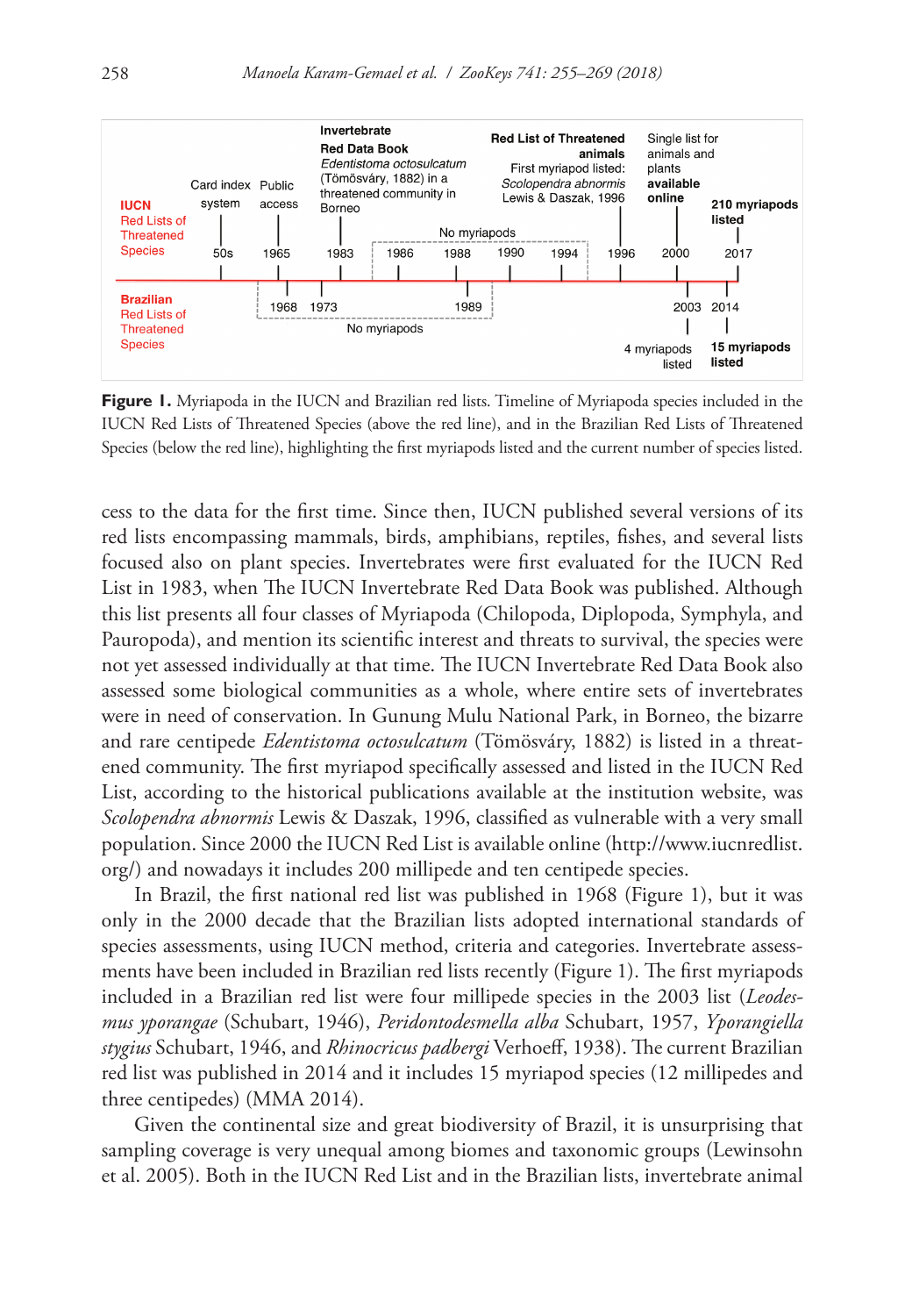assessments have always been uneven to vertebrate animals. For example, the 2017 IUCN Red List (version 2017-1) evaluated 1 % of invertebrates and 66 % of vertebrates of all described species. Even taking into account that the number of described species explains part of this unevenness (1.3 million for invertebrates and 68,000 for vertebrates (IUCN 2017b)), the number of species evaluated emphasizes invertebrate negligence (19,000 for invertebrates and 45,000 for vertebrates). Similarly, the current Brazilian Red List (2014) evaluated 3 % of invertebrates and 99 % of vertebrates described (3,000 invertebrate and 9,000 vertebrate species). However, this quantitative similarity between invertebrate and vertebrate proportions in Brazilian and IUCN red lists may hide an important qualitative mismatch between the lists, which can be a product of the lack of communication between national and international agencies. A focus on the implications of 2014 Brazilian Red List data for myriapods (Chilopoda and Diplopoda) conservation in Brazil allows a discussion of the current context and the relative effectiveness of the red lists of threatened species for biodiversity conservation in Brazil. Additionally, the implication of the discrepancies between the Brazilian red list and the IUCN list and the effectiveness of protected areas (PAs) Brazilian network in conserving threatened myriapods is discussed.

## **Materials and methods**

The current Brazilian red list of threatened species of fauna was constructed through specialists workshops held by ICMBio (Chico Mendes Institute of Biodiversity Conservation, a national agency of the Brazilian Ministry of Environment) and it was published as a legal act in December 17, 2014 (MMA 2014). In 2016, ICMBio also published the Executive Summary of the Brazil Red Book of Threatened Species of Fauna, which includes more information about the threatened species listed in 2014 (MMA 2016). The assessments workshops followed IUCN methods, categories and criteria to assess species, which classifies the extinction risk as Critically endangered (CR), Endangered (EN), Vulnerable (VU), Near threatened (NT), Least concern (LC), and Data deficient (DD). The categories CR, EN and VU are considered the threatened ones.

This study focused on the Myriapoda species in the 2014 Brazilian red list (Figure 2) and its related data available on the Executive Summary published in 2016. The analysis consisted of a qualitative comparison between the species listed in the 2014 Brazilian red list and those listed in the IUCN Red List (version 2017-1, [http://www.iucnredlist.](http://www.iucnredlist.org/) [org/\)](http://www.iucnredlist.org/). The software QGIS (version 2.18.7) was used to create the map using Brazilian biomes and protected areas shape files, besides Myriapoda threatened species distribution data. Both biomes and protected areas shape files were downloaded from the Brazilian Environment Ministry website ([http://mapas.mma.gov.br/i3geo/datadownload.htm\)](http://mapas.mma.gov.br/i3geo/datadownload.htm) in June 2017. Myriapoda threatened species geographic coordinates were compiled from the original descriptions' publications (See Suppl. material 1: Myriapoda threatened species geographic coordinates).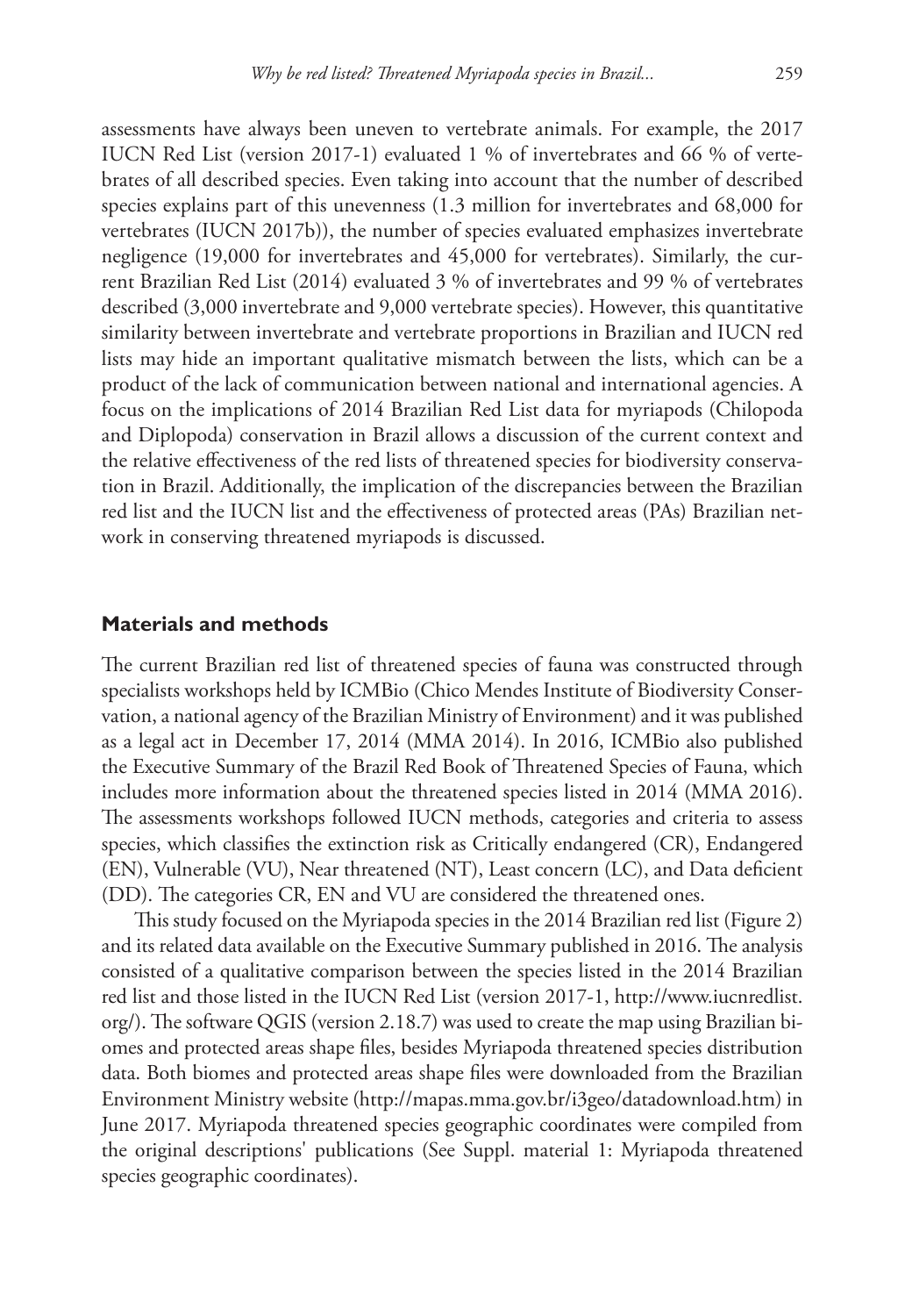

**Figure 2.** Myriapoda species assessement by the current Brazilian Red List. Myriapoda threatened species according to the 2014 Brazilian Red List, which follows IUCN classification categories (CR = Critically endangered, EN = Endangered, VU = Vulnerable, NT = Near threatened, LC = Least concern, DD = Data deficient). Dashed red line indicates threatened categories.

# **Results**

The Brazilian red list encompasses more Myriapoda families and genera than IUCN red list, especially for Diplopoda species (Table 1). Comparing the families, four Diplopoda families (Paradoxosomatidae, Pyrgodesmidae, Siphonophoridae, Spirostreptidae), and two Chilopoda families (Ballophilidae and Scolopendridae) are shared between the two lists. Concerning the genera, only one of each class is included in both the IUCN and the Brazilian lists: *Rhinocricus* (Diplopoda), and *Ityphilus* (Chilopoda). There are no shared myriapod species between the IUCN and the Brazilian red lists.

Almost all myriapods species assessed for the Brazilian red list are endemic to Brazil (99 %), and so are all of those classified as threatened (100 %). Among the species categorized as threatened, 73 % are only known for subterranean habitats (Figure 3), and just 33 % occurs inside PAs. Concerning the Brazilian biomes, 40 % of threatened myriapod species are in Atlantic Forest, 33 % in Cerrado, 20 % in Amazonia, and 7 % in Caatinga (Figure 3).

Table 1. Myriapoda diversity in IUCN Red List (2017) and in Brazil Red List (2014), including all extinction risk categories: Critically endangered, Endangered, Vulnerable, Near threatened, Least concern, and Data deficient.

| Reference              | Diplopoda       |        |                | Chilopoda       |        |                |
|------------------------|-----------------|--------|----------------|-----------------|--------|----------------|
|                        | <b>Families</b> | Genera | <b>Species</b> | <b>Families</b> | Genera | <b>Species</b> |
| <b>IUCN</b> Red List   |                 | 35     | 200            |                 |        | 10             |
| <b>Brazil Red List</b> |                 | 76     | 223            |                 |        |                |
| Shared taxa            |                 |        |                |                 |        |                |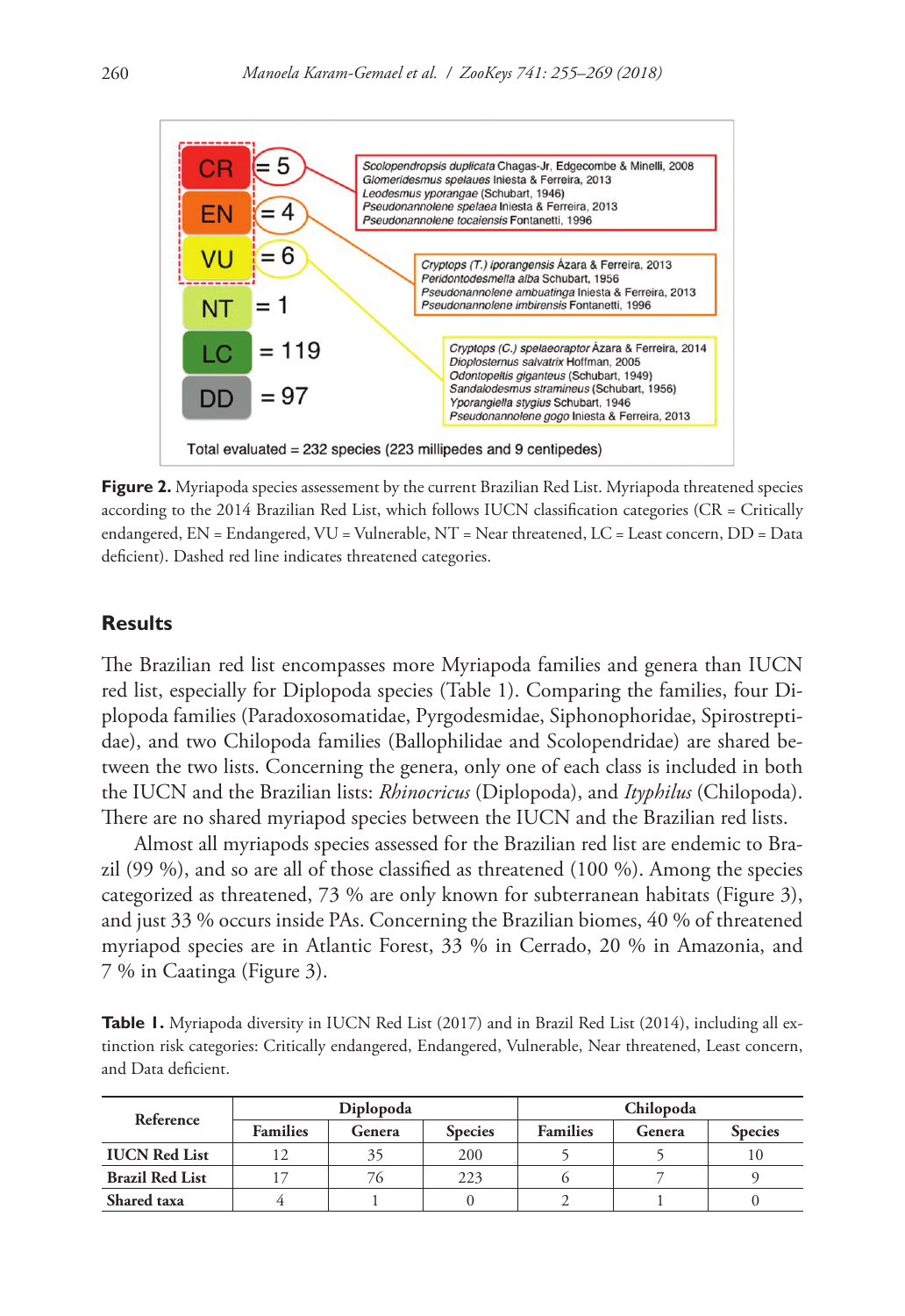

Figure 3. Distribution of the Brazilian Myriapoda threatened species. The color of the legend represents the IUCN threatened category: red (Critically endangered – CR), orange (Endangered – EN), and yellow (Vulnerable – VU). Species in blue are only known from subterranean habitats. Species with an asterisk (\*) occur inside PAs.

**Table 2.** Myriapoda orders represented among Data Deficient (DD) species and cave species in the 2014 Brazilian Red List of Threatened Species.

| <b>Class</b> | Order             | DD species | Cave species |  |
|--------------|-------------------|------------|--------------|--|
| Diplopoda    | Polydesmida       | 51 %       | 27 %         |  |
|              | Spirobolida       | 25 %       | $0\%$        |  |
|              | Spirostreptida    | 21 %       | 46 %         |  |
|              | Siphonophorida    | $1\%$      | $0\%$        |  |
|              | Glomeridesmida    | $0\%$      | $9\%$        |  |
| Chilopoda    | Scolopendromorpha | $2\%$      | 18 %         |  |
|              | Geophilomorpha    | $0\%$      | $0\%$        |  |
|              | Scutigeromorpha   | $0\%$      | $0\%$        |  |
|              | Lithobiomorpha    | $0\%$      | $0\%$        |  |

Concerning the species classified as Data Deficient (DD), 98 % refers to Diplopoda and just 2 % refers to Chilopoda (Table 2). Among Diplopoda, the order Polydesmida encompasses the highest number of DD species in Brazil. Concerning the subterranean myriapod fauna, Spirostreptida is the order more frequently recorded (Table 2).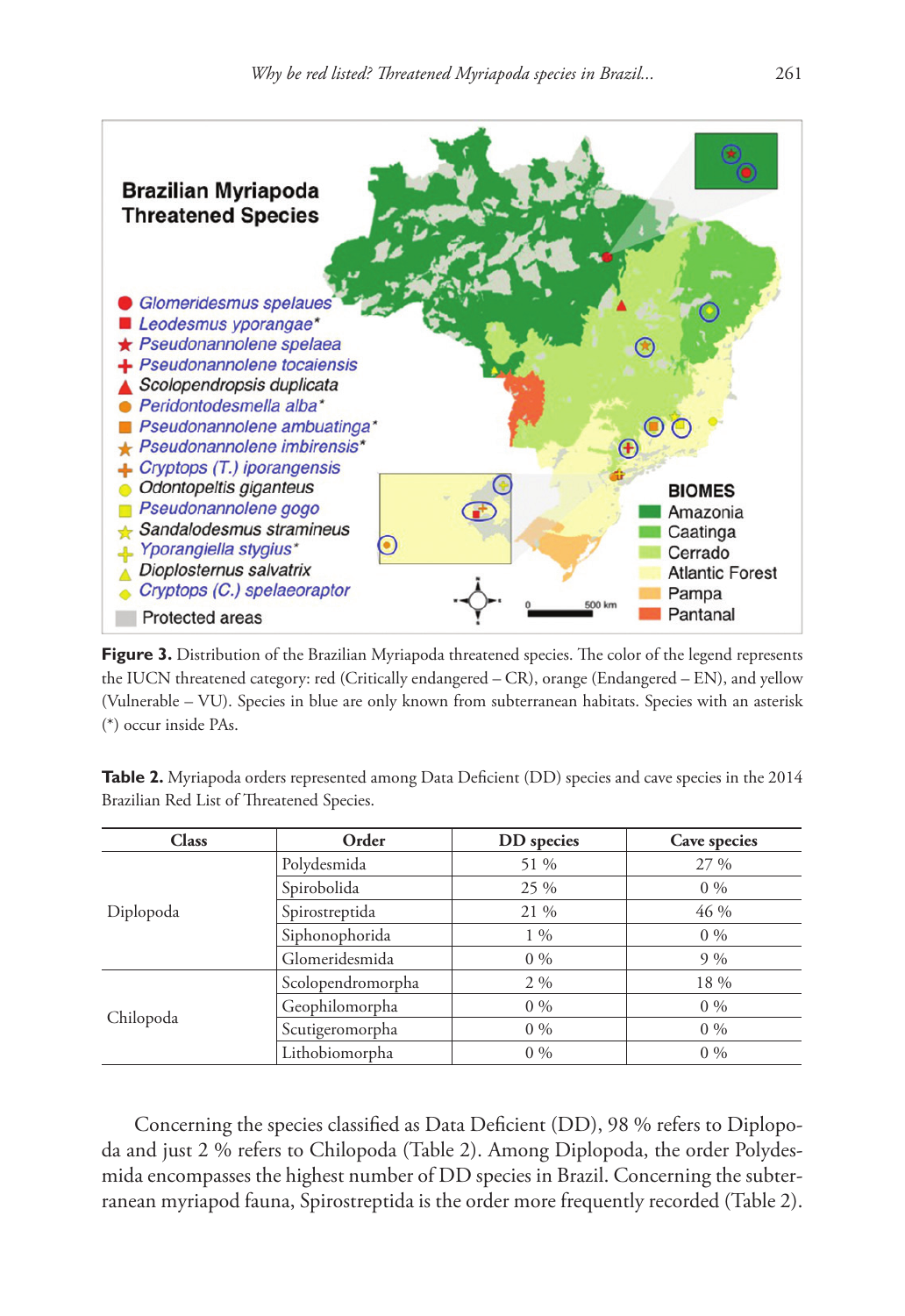# **Discussion**

## **What is the importance of a species being included in a red list?**

There are some implications of a species being included in a red list. First, the assessment data itself have an intrinsic value of knowing biodiversity status in a given period of history and its associated extinction risks (Dijkstra 2017). At each update of the list, new species are assessed, compiled, and summarized and, thus, more knowledge is generated about the group itself. This kind of data also allows temporal assessment of the species populations (Schachat et al. 2015, Cruickshank et al. 2016). Second, when a species is included in a red list it gets attention and becomes among the priorities for conservation efforts, once red lists gather scientific evidence required to guide biodiversity conservation planning, the formulation of public policies and conservation priorities and trends (Mallon and Jackson 2017). Conservation science being an applied discipline, red lists operate like the first step to the management of species. Third, but not less important, the inclusion of a species in a red list increases the possibility of raising funds to study the species (but on the other hand, bureaucratic obstacles also increase).

Science funding in Brazil has been suffering huge cuts at federal and state levels in recent years, which have paralyzed research (Gibney 2015). From electric and cleaning expenses to laboratories working and field research and meetings, science and research institutions do not have enough funds to pay the basics, and face one of the worst science funding crisis to strike Brazil in decades (Escobar 2015). Besides paralyzing research in Brazil, after a decade of economic boom and its investments resulting in high quality science (Gibney 2015), Brazil is also facing the loss of scientists that have opportunity to live and work abroad; Brazilian science is bankrupt (Escobar 2015).

Once conservation efforts are limited and priorities must be set, in practice red lists work as a priority indicator for conservation investments. In Brazil there are calls for biodiversity conservation directed specifically to threatened species, i.e. Fundação O Boticário (<http://www.fundacaogrupoboticario.org.br>). For those, the presence of a given species in the Brazilian red list is the main criteria for funding eligibility. Similarly, there are international calls directed to fund research and conservation programs of species assessed for the IUCN Red List. There are several small grants provided by scientific associations that potentially fund postgraduate research, i.e. Whitley Fund for Nature (<https://whitleyaward.org/>), The Rufford Foundation [\(https://www.ruf](https://www.rufford.org/rsg/)[ford.org/rsg/\)](https://www.rufford.org/rsg/), Saving Species (<http://www.savingspecies.org/>), People's Trust for Endangered Species (<https://ptes.org/>). There are also bigger agencies providing grants to entire conservation programs. For example, SOS – Save Our Species [\(http://www.](http://www.saveourspecies.org/) [saveourspecies.org/](http://www.saveourspecies.org/)) is a joint initiative of the IUCN, the Global Environment Facility, and the World Bank. Its objective is to ensure the long-term survival of threatened species and their habitats, supporting direct action on species conservation priorities informed by the IUCN Red List of Threatened Species, among other criteria. Between 2010 and 2016, the SOS initiative allocated US\$ 10 million to species conservation, encompassing 250 threatened species in more than 50 countries (including Brazil in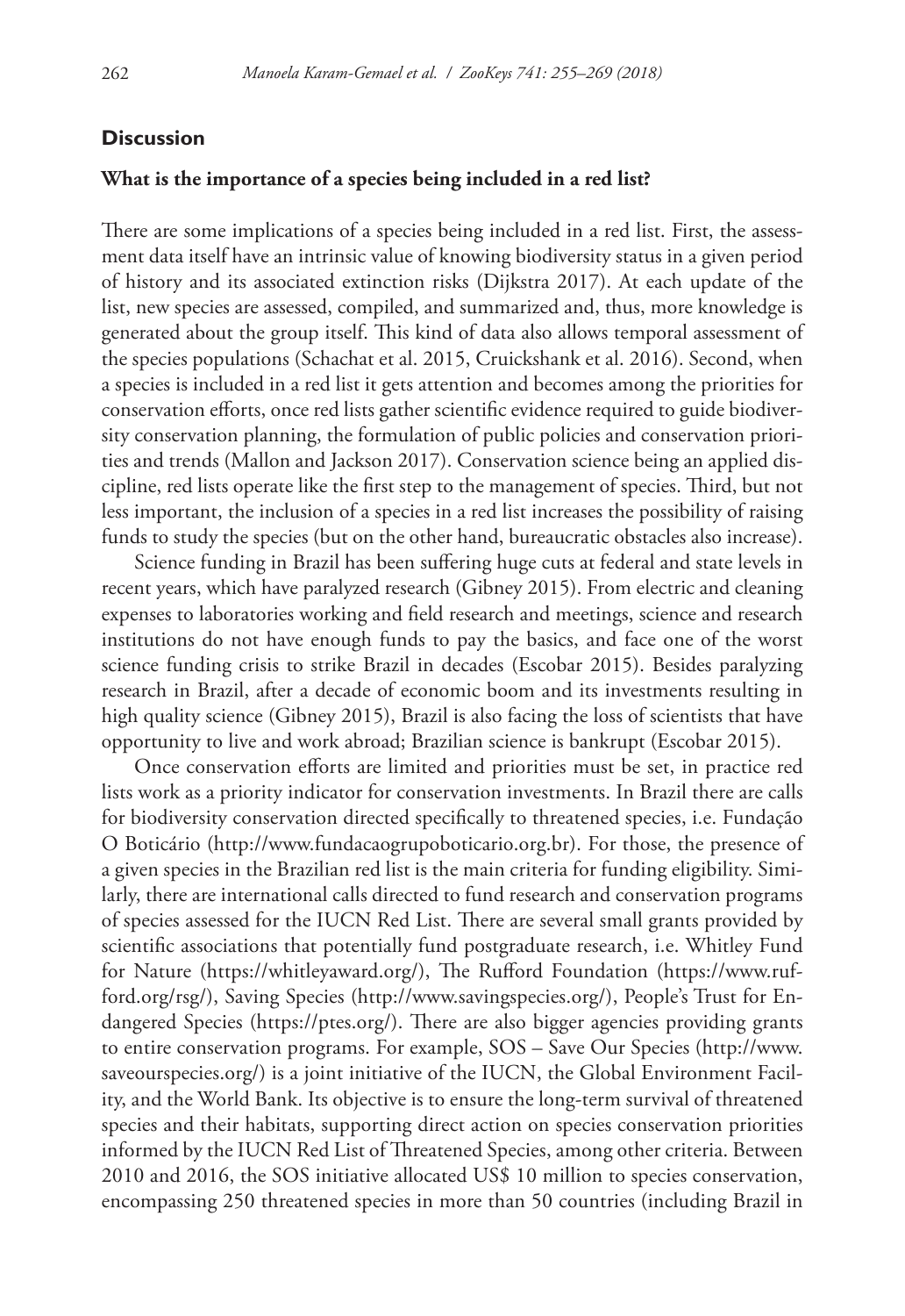a critically endangered bird project in 2010). Another example is The Mohamed bin Zayed Species Conservation Fund [\(https://www.speciesconservation.org/\)](https://www.speciesconservation.org/), a private institution that invested US\$ 15.5 million in the last nine years in conservation programs across the planet. Brazilian projects received US\$ 750,000 from that amount (3 %), distributed across 79 projects encompassing mammals (53 %), birds (18 %), reptiles  $(12 \%)$ , plants  $(7 \%)$ , amphibians  $(5 \%)$ , fishes  $(4 \%)$ , invertebrates  $(1 \%)$ , and fungi (0,004 %). The Fund uses the IUCN Red List as the primary guide to the conservation status of a given species. Taken altogether, these two funding opportunities directed more than US\$ 25 million in the last decade specifically to fund the conservation of red listed species assessed in the IUCN. Being one of the most diverse countries in the world, and facing the biggest cuts ever on national science funding (Gibney 2015), why are Brazilian myriapod species, and probably many others, not eligible for international conservation grants?

Despite the IUCN being listed among the supporters of the 2014 Executive Summary of Brazil Red Book, the species listed in Brazil were not submitted to the IUCN global database. The Brazilian government invests in the elaboration of the national lists based on IUCN method and categories, but not taking this final step of submitting its assessments to the IUCN prevents international funding from being directed to Brazilian species. If a given species is classified as threatened in Brazil, but it is not listed in the IUCN Red List, it is not eligible for considerable international funding. Losing these important opportunities is a huge loss for Brazilian biodiversity conservation and for science, especially when investments are so scarce.

Fine scale red lists (i.e., country and state) are mandatory to know biodiversity and to plan short and mid-term conservation actions. However, consolidating those smaller pictures in a global database is also essential, because of their intrinsic value to science. For example, all the Myriapoda species assessed for the IUCN Red List are from Africa (98 %) and Southeast Asia (1 %). But myriapods are globally distributed, which suggests that there is a huge geographic gap in Myriapoda assessed data in the IUCN. As the endemic Brazilian myriapods were already assessed according to IUCN criteria but the data have not been yet sent to IUCN, analyzing the IUCN Red List alone could led to an erroneous conclusion that myriapods are only threatened in Africa and Southeast Asia. Besides that, Brazilian data have a significant impact on the knowledge of threatened Myriapoda considering also the diversity of the group, as the Brazilian Red List encompasses more families and genera than the IUCN Red List, especially for Diplopoda species. Then, adding national data to IUCN global database increases scientific knowledge of a given group, as it gathers scattered information into a single source. Second (and in a more applied sense), consolidating those smaller pictures in a global database is important to concentrate efforts for biodiversity conservation allowing priorities to be set at a global scale – which, in the red list case, would include countries' red lists information which is not yet encompassed by IUCN global database. Besides that, it also allows endemic threatened species to be eligible for international funding. Then, countries that elaborate their national red lists based on IUCN methods (guidelines are available at its website) must take the final step of submitting their data to the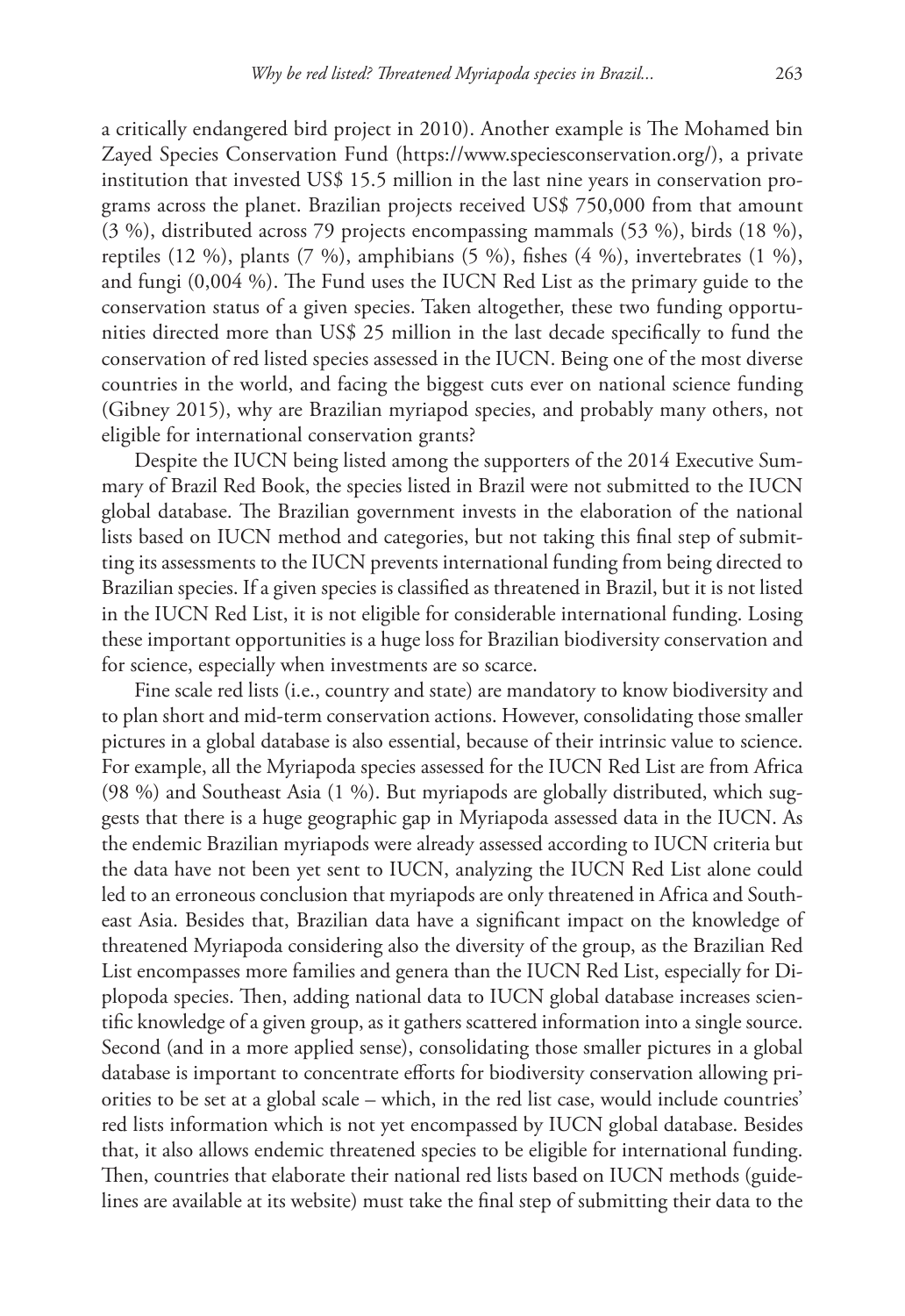IUCN staff for validation and inclusion in the red list. Submitting national red lists data to IUCN allows countries to achieve international funding and also helps to fill in the gaps in biodiversity knowledge and in the IUCN global database.

#### **Myriapoda threatened species in Brazilian protected areas**

The myriapod species in the Brazilian Red List are not widely distributed across Brazil. Our results show that there are more threatened species in threatened habitats. Among threatened myriapods, 40 % are in the Atlantic Forest, and 33 % in the Cerrado – the biomes with the lowest proportion of remaining vegetation in Brazil: 8.5 % (MMA 2017) and 45 % (Coura et al. 2011), respectively. Oliveira et al. (2017) found that most species of vertebrates, arthropods (including millipedes) and angiosperms in their dataset had less than 30 % of their geographical distribution within Brazilian PAs. Our results, which include centipedes, and exclude non-myriapod groups, are consistent with theirs, as only 33 % of species among the threatened Brazilian Myriapoda occur inside PAs. Added to these low percentages there are PADDD events (downgrading, degazettement or downsizing of PAs) and intense and unregulated tourism representing great threats to biodiversity conservation within PAs in Brazil. In fact, there is an urgent call to designate new PAs in the Atlantic Forest and the Cerrado to prevent species loss due to the potential impact of the human population growth and agricultural expansion (Junk et al. 2006, Overbeck et al. 2015). The Cerrado, particularly, is the most coveted biome for agribusiness expansion (Overbeck et al. 2015, Strassburg et al. 2017). Even though invertebrates play essential ecological roles in ecosystem functioning, the pollination function developed by bees is probably the most common argument for conserving invertebrates. In Brazil, there are two cases of PAs created for invertebrate's conservation (the velvet worm *Epiperipatus acacioi* (Marcus and Marcus 1955) and dragonfly communities), both PAs in Brazil Southeast. However, these are clearly exceptions in the Brazilian conservation agenda. Unfortunately, without the creation of PAs and protection of the threatened myriapod species, their extinction becomes more probable.

Additionally, the majority of threatened Myriapoda species is only known for subterranean habitats, considered as fragile environments with a high degree of endemism and morphological, ecological, and behavioral specialization among its communities (Bichuette and Trajano 2010). Among many aspects of nature that have a great potential for tourism, caves stand out due to their unique features, both scientific and esthetic, resulting in a high degree of attractiveness (Lobo et al. 2013). However, excessive human visitation is pointed as one of the major causes of impact for subterranean faunas, as a result of the considerable development of speleology as sport and adventure, overcrowding many caves (Bichuette and Trajano 2010). Being at the same time fragile and attractive, cave conservation turns to be a huge challenge concerning whole endemic invertebrate communities. The IUCN (1992) lists tourism as the sec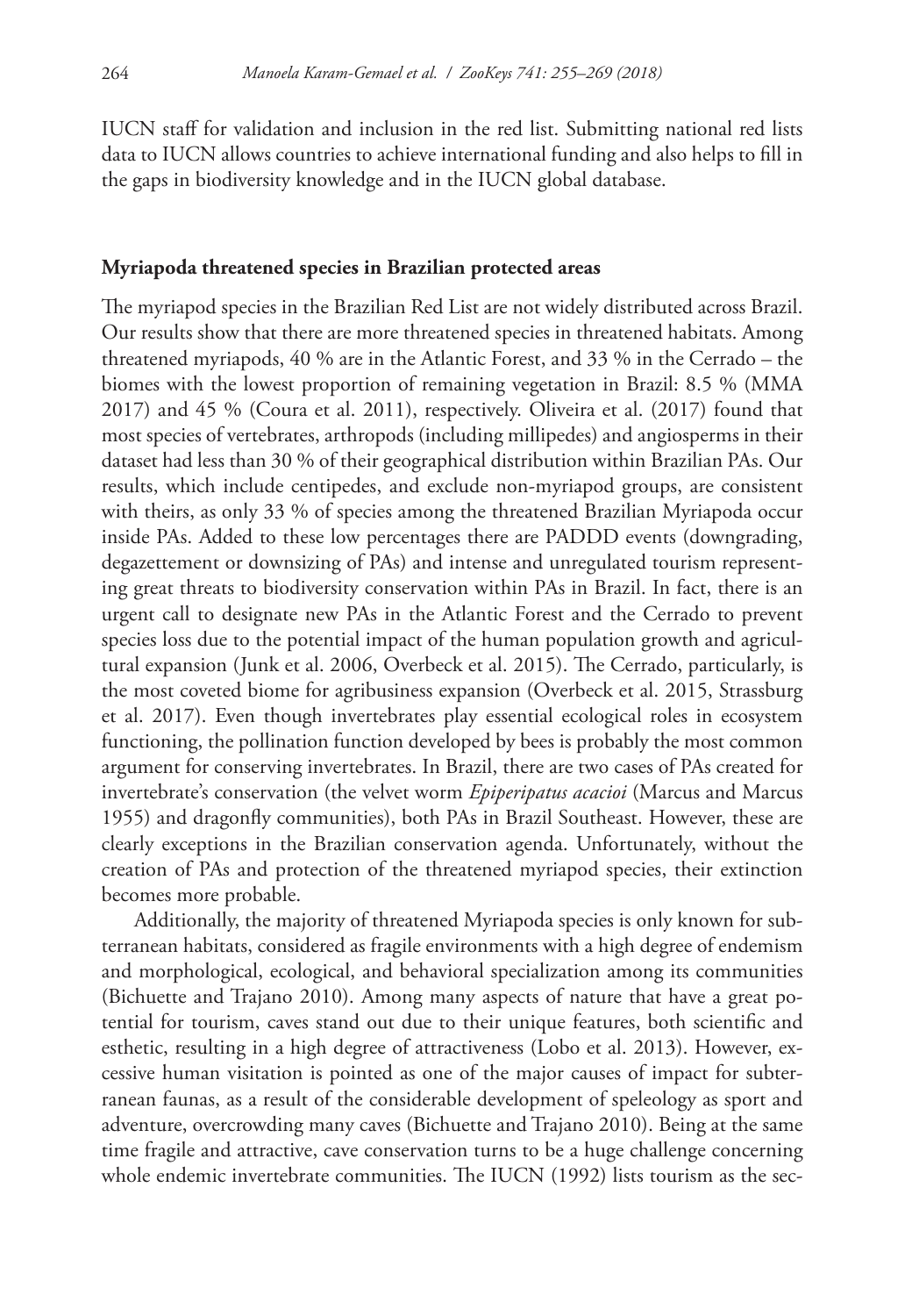ond major threat to protected areas (after exotic fauna). Globally, terrestrial PAs receive approximately 8 billion visits per year (Balmford et al. 2015). On the other hand, Brazil's national parks received 6.5 million visits in 2014 (Castro et al. 2015). Tourism related to nature or wildlife is a rapidly growing economic activity, especially in developing countries, which are more biodiverse and where it can generate income for local communities and governments (Curtin and Kragh 2014). Then, the lack of management plans in PAs represents a barrier to the development of ecotourism (Tortato and Izzo 2017). If carefully planned, managed and controlled, ecotourism in caves can minimize or even avoid most negative effects (Gossling 1999), and generate economic opportunities for local communities. For example, the economic benefits accrued from jaguar observation tourism far outweighed the costs of cattle losses in private ranches in Brazil, where local people still engage in the persecution and killing of large cats (Tortato et al. 2017). So, even if controversial, cave ecotourism can contribute to safeguard biodiversity and ecosystem functions in developing countries, even though meeting the requirements for ecotourism is extremely difficult (Gossling 1999).

The whole picture of PAs in Brazil, considering both the PADDD events and unregulated tourism, suggests that the PAs network in Brazil tends to fail in conserving biodiversity and needs to be strengthened to achieve conservation goals in the long run. However, the political scenario in Brazil is not optimistic. Ironically, politicians defending the agriculture industry, hydropower system and mineral extraction expansion have a strong influence on environmental political decisions in Brazil, and frequently succeed in getting polemic decisions quickly approved without public and technical consultations (Fearnside 2015). It seems that mineral extraction pressure will not cool down in the near future in Brazil, considering national government's recent proposition of attracting private investments to explore minerals in the Amazon, among other measures of the Brazilian Mineral Industry Revitalization Program (DNPM 2017). Then, our analysis suggests that Myriapoda species extinction risks are likely to be worse than those stated in the 2014 Brazilian Red List, once the high number of Data Deficient species (42 %) may hide a significant number of species in threatened conditions. Besides, this scene may be similar, or worse, when considering other invertebrate groups. The total number of myriapods assessed for the 2014 Brazilian Red List represents 35% of all species registered from Brazil of its two major classes (Chilopoda and Diplopoda). The proportion of other invertebrate groups assessed was much smaller, such as Lepidoptera (3 %), Hymenoptera (3 %), Arachnida (2 %), and Coleoptera (0.005%). These important data gaps in scientific knowledge probably hide a significant number of terrestrial invertebrate species not being protected by the Brazilian PAs system. The current PA system fails to protect the majority of endemic species in Brazil (Oliveira et al. 2017) and here it also fails when considering Myriapoda endemic species in Brazil, and likely other terrestrial invertebrate groups.

Then, rather than a specific case for Myriapoda and for Brazil, the points discussed here can be related to arthropods (Lewinsohn et al. 2005, Diniz-Filho et al. 2010, Cardoso et al. 2011) and for the tropics, as most diverse countries are mainly emerging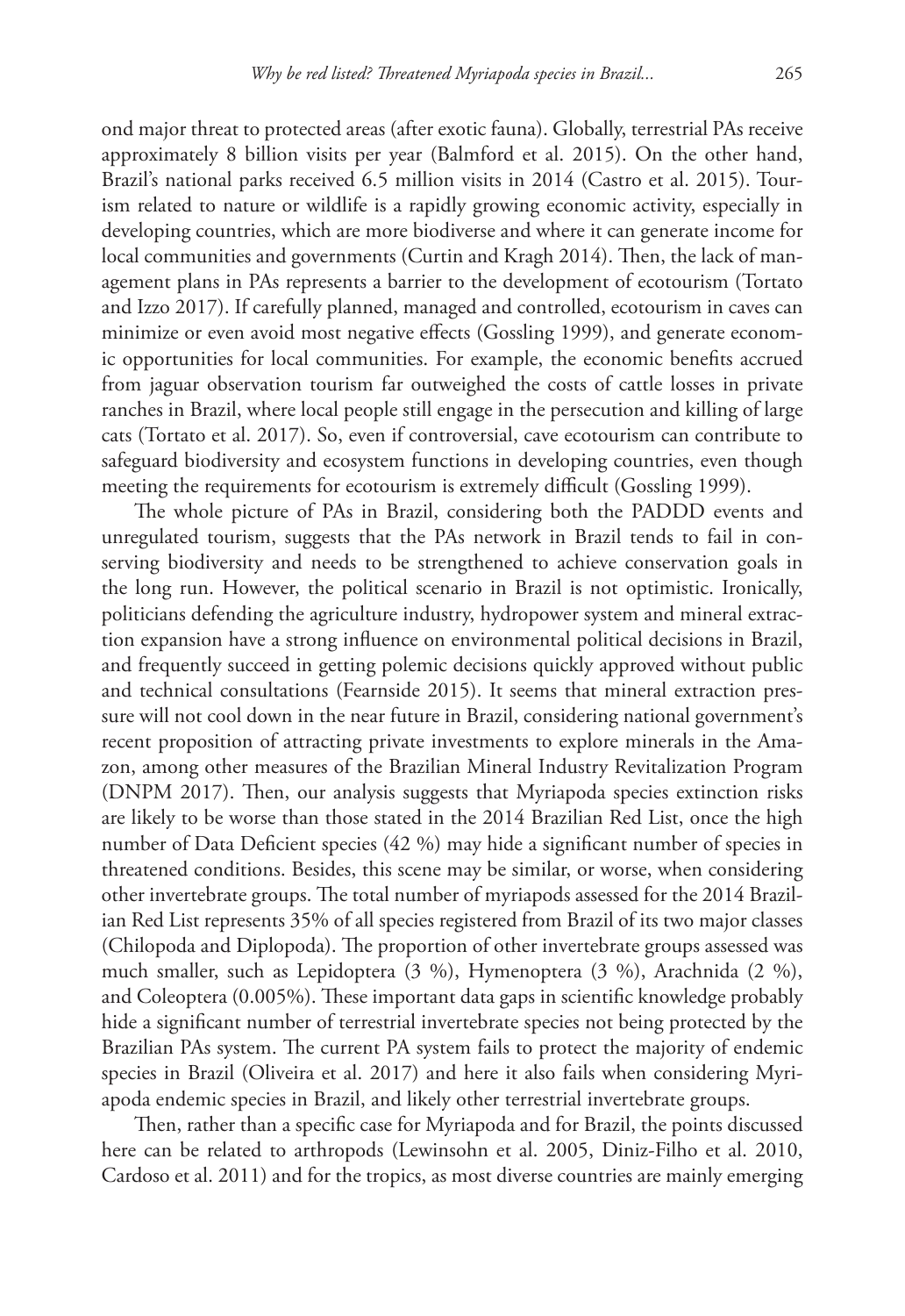economies facing similar challenges in assessing species extinction risks, PAs network management, and science funding. Therefore, we recommend:

- Investing in taxonomic and ecological studies concerning myriapods and other arthropods in the tropics;
- Investing in biodiversity inventories within PAs networks in the tropics;
- Stimulating individual countries to submit their national red lists data to the IUCN.

# **Acknowledgements**

MKG's PhD scholarship is funded by the Fundação de Amparo à Pesquisa do Estado de Mato Grosso (FAPEMAT). The authors thank Carlos Alberto Martínez Muñoz, Shirley Daniella Martínez-Torres and an anonymous reviewer for their comments on the manuscript.

# **References**

- Adis J, Harvey MS (2000) How many Arachnida and Myriapoda are there world-wide and in Amazonia? Studies on Neotropical Fauna and Environment 35: 139–141. [https://doi.](https://doi.org/10.1076/0165-0521(200008)35:2;1-9;FT139) [org/10.1076/0165-0521\(200008\)35:2;1-9;FT139](https://doi.org/10.1076/0165-0521(200008)35:2;1-9;FT139)
- Balmford A, Green JMH, Anderson M, Beresford J, Huang C, Naidoo R, Walpole M, Manica A (2015) Walk on the wild side: estimating the global magnitude of visits to protected areas. Plos Biology 13: e1002074.<https://doi.org/10.1371/journal.pbio.1002074>
- Bichuette ME, Trajano E (2010) Conservation of subterranean fishes. In: Trajano E, Bichuette ME, Kapoor BG (Eds) Biology of subterranean fishes. Science Publishers, Enfield, 65–80. <https://doi.org/10.1201/EBK1578086702-c3>
- Byrne A, Fitzpatrick U (2009) Bee conservation policy at the global, regional and national levels. Apidologie 40(3): 194–210.<https://doi.org/10.1051/apido/2009017>
- Cardoso P, Erwin TL, Borges PAV, New TR (2011) The seven impediments in invertebrate conservation and how to overcome them. Biological Conservation 144: 2647–2655. [https://doi.](https://doi.org/10.1016/j.biocon.2011.07.024) [org/10.1016/j.biocon.2011.07.024](https://doi.org/10.1016/j.biocon.2011.07.024)
- Castro EV, Souza TB, Thapa B (2015) Determinants of tourism attractiveness in the national parks of Brazil. Parks 21: 51–62. [https://doi.org/10.2305/IUCN.CH.2014.PARKS-](https://doi.org/10.2305/IUCN.CH.2014.PARKS-21-2EVDC.en)[21-2EVDC.en](https://doi.org/10.2305/IUCN.CH.2014.PARKS-21-2EVDC.en)
- Chagas-Jr A (2017) Chilopoda in Catálogo Taxonômico da Fauna do Brasil. PNUD. [http://](http://fauna.jbrj.gov.br/fauna/faunadobrasil/35) [fauna.jbrj.gov.br/fauna/faunadobrasil/35](http://fauna.jbrj.gov.br/fauna/faunadobrasil/35) [accessed November 2017]
- Chardonnet PH, des Clers B, Fischer J, Gerhold R, Jori F, Lamarque F (2002) The value of wildlife. Revue Scientifique et Technique 21(1): 15–51. [https://doi.org/10.20506/](https://doi.org/10.20506/rst.21.1.1323) [rst.21.1.1323](https://doi.org/10.20506/rst.21.1.1323)
- Coura SMC, Lima A, Shimabukuro YE (2011) Status da conservação de remanescentes de vegetação natural de distintos biomas do Brasil. In: Epiphânio JCN, Galvão LS (Eds)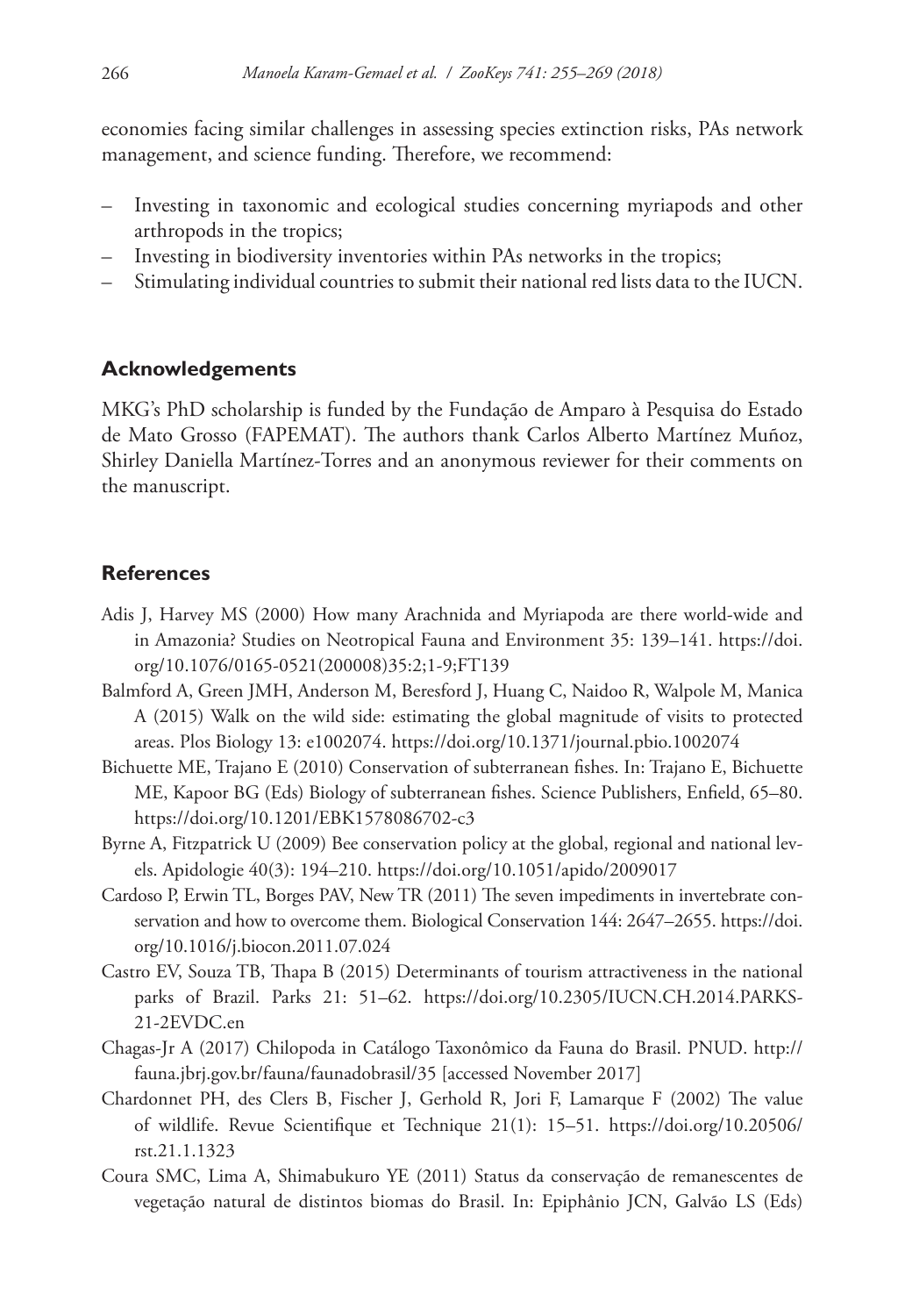Anais XV Simpósio Brasileiro de Sensoriamento Remoto – INPE, Curitiba (Brazil), May 2011. INPE, São Paulo, 3197–3204. [http://marte.sid.inpe.br/col/dpi.inpe.br/mar](http://marte.sid.inpe.br/col/dpi.inpe.br/marte/2011/09.28.16.42/doc/@sumario.htm)[te/2011/09.28.16.42/doc/@sumario.htm](http://marte.sid.inpe.br/col/dpi.inpe.br/marte/2011/09.28.16.42/doc/@sumario.htm)

- Cruickshank SS, Ozgul A, Zumbach S, Schmidt BR (2016) Quantifying population declines based on presence-only records for red-list assessments. Conservation Biology 30(5): 1–10. <https://doi.org/10.1111/cobi.12688>
- Curtin S, Kragh G (2014) Wildlife tourism: reconnecting people with nature. Human Dimensions of Wildlife 19(6): 545–554. <https://doi.org/10.1080/10871209.2014.921957>
- Dijkstra KDB (2017) Taxonomy: use the Red List as a registry. Nature 546: 599-600. [https://](https://www.nature.com/nature/journal/v546/n7660/pdf/546599d.pdf) [www.nature.com/nature/journal/v546/n7660/pdf/546599d.pdf](https://www.nature.com/nature/journal/v546/n7660/pdf/546599d.pdf)
- Diniz-Filho JAF, De Marco PJ, Hawkins B (2010) Defying the curse of ignorance: perspectives in insect macroecology and conservation biogeography. Insect Conservation and Diversity 3(3): 157–245. <https://doi.org/10.1111/j.1752-4598.2010.00091.x>
- DNPM Departamento Nacional de Produção Mineral (2017) Criada a Agência Nacional de Mineração. <http://www.dnpm.gov.br/criada-a-agencia-nacional-de-mineracao-2013-anm> [accessed October 2017]
- Escobar H (2015) Fiscal crisis has Brazilian scientists scrambling. Science 349(6251): 909–910. <https://doi.org/10.1126/science.349.6251.909>
- Fearnside PM (2015) Amazon dams and waterways: Brazil's Tapajós Basin plans. Ambio 44(5): 426–439.<https://doi.org/10.1007/s13280-015-0642-z>
- Gibney E (2015) Brazilian science paralysed by economic slump. Nature 526: 16–17. [https://](https://doi.org/10.1038/526016a) [doi.org/10.1038/526016a](https://doi.org/10.1038/526016a)
- Gossling S (1999) Ecotourism: a means to safeguard biodiversity and ecosystem functions? Ecological Economics 29(2): 303–320. [https://doi.org/10.1016/S0921-8009\(99\)00012-9](https://doi.org/10.1016/S0921-8009(99)00012-9)
- Hakim MA, Yang S, Lai R (2015) Centipede Venoms and Their Components: Resources for Potential Therapeutic Applications. Toxins 7: 4832-4851. <https://doi.org/10.3390/toxins7114832>
- Harvey AL (2014) Toxins and drug discovery. Toxicon 92: 193–200. [https://doi.org/10.1016/j.](https://doi.org/10.1016/j.toxicon.2014.10.020) [toxicon.2014.10.020](https://doi.org/10.1016/j.toxicon.2014.10.020)
- IUCN (1992) World Heritage Twenty Years Later. IUCN, Gland, 191 pp.
- IUCN (2013) The IUCN Red List of Threatened Species. <http://www.redlist.org>[accessed January 2013]
- IUCN (2017a) The IUCN Red List of Threatened Species. Version 2017-2. [http://www.iucn](http://www.iucnredlist.org/about/overview)[redlist.org/about/overview](http://www.iucnredlist.org/about/overview) [accessed September 2017]
- IUCN (2017b) The IUCN Red List of Threatened Species. Version 2017-1. Table 1. [http://](http://www.iucnredlist.org/about/summary-statistics#Tables_1_2) [www.iucnredlist.org/about/summary-statistics#Tables\\_1\\_2](http://www.iucnredlist.org/about/summary-statistics#Tables_1_2) [accessed September 2017]
- Junk WJ, Cunha CN, Wantzen KM, Petermann P, Strussmann C, Marques MI, Adis J (2006) Biodiversity and its conservation in the Pantanal of Mato Grosso. Aquatic Sciences 68: 278–309.<https://doi.org/10.1007/s00027-006-0851-4>
- Lewinsohn TM, Freitas AVL, Prado PI (2005) Conservation of terrestrial invertebrates and their habitats in Brazil. Conservation Biology 19(3): 640–645. [https://doi.org/10.1111/j.](https://doi.org/10.1111/j.1523-1739.2005.00682.x) [1523-1739.2005.00682.x](https://doi.org/10.1111/j.1523-1739.2005.00682.x)
- Lobo HAS, Trajano E, Marinho MA, Bichuette ME, Scaleante JAB, Scaleante OAF, Rocha BN, Laterza FV (2013) Projection of tourist scenarios onto fragility maps: Framework for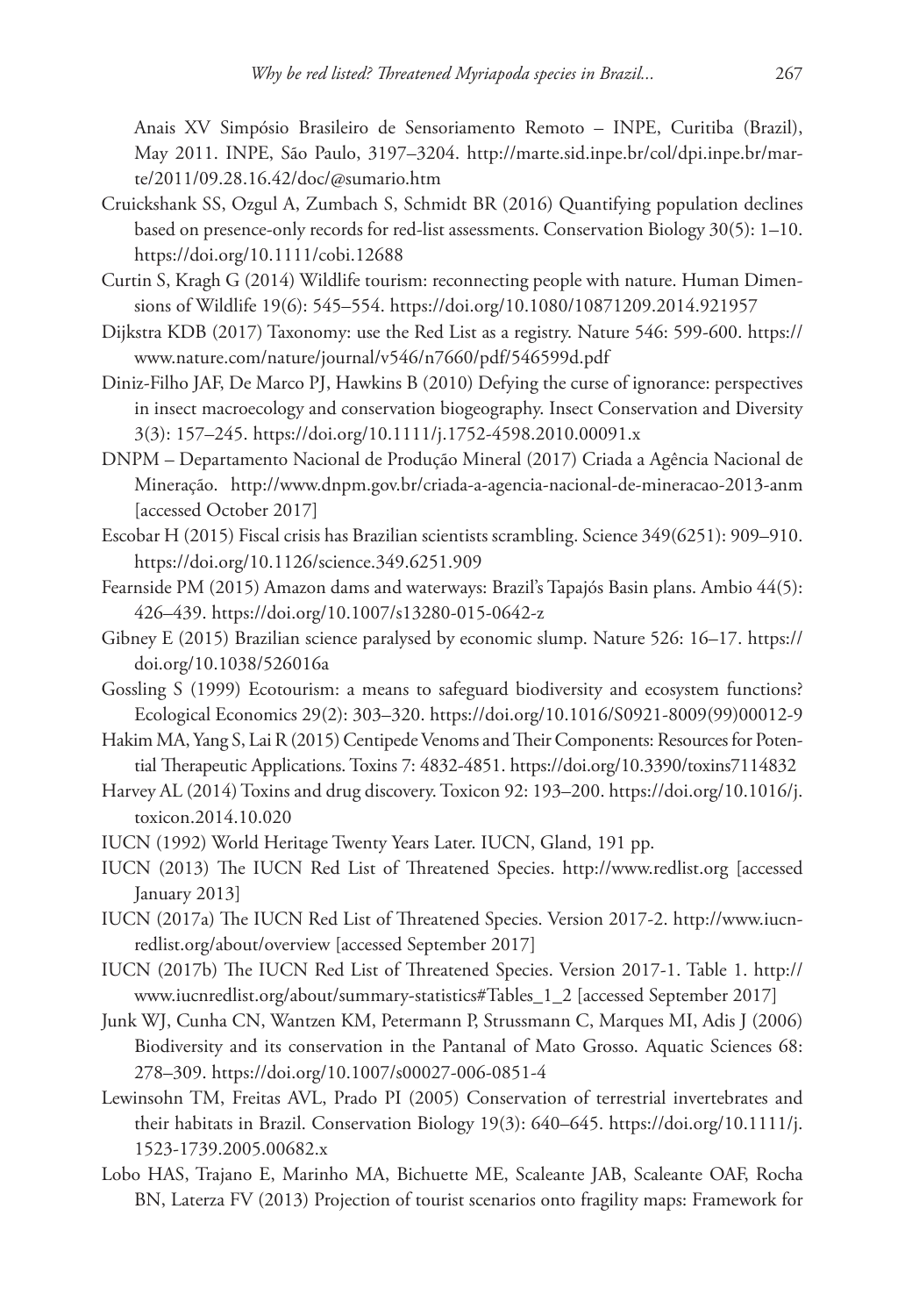determination of provisional tourist carrying capacity in a Brazilian show cave. Tourism Management 35: 234–243. <https://doi.org/10.1016/j.tourman.2012.07.008>

- Mallon DP, Jackson RM (2017) A downlist is not a demotion: Red List status and reality. Oryx 51(4): 605–609. <https://doi.org/10.1017/S0030605317000606>
- MMA Ministério do Meio Ambiente (2014) Portaria nº 444, de 17 de dezembro de 2014. Lista Nacional Oficial de Espécies da Fauna Ameaçadas de Extinção. Diário Oficial da União 245(1): 121–126. Online source: [http://www.icmbio.gov.br/portal/images/sto](http://www.icmbio.gov.br/portal/images/stories/biodiversidade/fauna-brasileira/avaliacao-do-risco/PORTARIA_N%C2%BA_444_DE_17_DE_DEZEMBRO_DE_2014.pdf)[ries/biodiversidade/fauna-brasileira/avaliacao-do-risco/PORTARIA\\_N%C2%BA\\_444\\_](http://www.icmbio.gov.br/portal/images/stories/biodiversidade/fauna-brasileira/avaliacao-do-risco/PORTARIA_N%C2%BA_444_DE_17_DE_DEZEMBRO_DE_2014.pdf) [DE\\_17\\_DE\\_DEZEMBRO\\_DE\\_2014.pdf](http://www.icmbio.gov.br/portal/images/stories/biodiversidade/fauna-brasileira/avaliacao-do-risco/PORTARIA_N%C2%BA_444_DE_17_DE_DEZEMBRO_DE_2014.pdf)
- MMA Ministério do Meio Ambiente (2016) Executive Summary of Brazil Red Book of Threatened Species of Fauna. MMA, Brasília, 75 pp. [http://www.icmbio.gov.br/portal/im](http://www.icmbio.gov.br/portal/images/stories/comunicacao/publicacoes/publicacoes-diversas/dcom_sumario_executivo_livro_vermelho_ed_2016.pdf)[ages/stories/comunicacao/publicacoes/publicacoes-diversas/dcom\\_sumario\\_executivo\\_liv](http://www.icmbio.gov.br/portal/images/stories/comunicacao/publicacoes/publicacoes-diversas/dcom_sumario_executivo_livro_vermelho_ed_2016.pdf)[ro\\_vermelho\\_ed\\_2016.pdf](http://www.icmbio.gov.br/portal/images/stories/comunicacao/publicacoes/publicacoes-diversas/dcom_sumario_executivo_livro_vermelho_ed_2016.pdf)
- MMA Ministério do Meio Ambiente (2017) Mata Atlântica. [http://www.mma.gov.br/bio](http://www.mma.gov.br/biomas/mata-atlantica)[mas/mata-atlantica](http://www.mma.gov.br/biomas/mata-atlantica) [accessed August 2017]
- Ocampo-Peñuela N, Jenkins CN, Vijay V, Li BV, Pimm SL (2016) Incorporating explicit geospatial data shows more species at risk of extinction than the current Red List. Science Advances 2: e1601367. <https://doi.org/10.1126/sciadv.1601367>
- Oliveira U, Soares-Filho BS, Paglia AP, Brescovit AD, de Carvalho CJB, Silva DP, Rezende DT, Leite FSF, Batista JAN, Barbosa JPPP, Stehmann JR, Ascher JS, de Vasconcelos MF, De Marco P, Löwenberg-Neto P, Ferro VG, Santos AJ (2017) Biodiversity conservation gaps in the Brazilian protected areas. Nature 7: 9141.<https://doi.org/10.1038/s41598-017-08707-2>
- Overbeck GE, Vélez-Martin E, Scarano FR, Lewinsohn TM, Fonseca CR, Meyer ST, Müller SC, Ceotto P, Dadalt L, Durigan G, Ganade G, Gossner MM, Guadagnin DL, Lorenzen K, Jacobi CM, Weisser WW, Pillar VD (2015) Conservation in Brazil needs to include non-forest ecosystems. Diversity and Distributions 21: 1455–1460. [https://doi.](https://doi.org/10.1111/ddi.12380) [org/10.1111/ddi.12380](https://doi.org/10.1111/ddi.12380)
- Pack SM, Ferreira MN, Krithivasan R, Murrow J, Bernard E, Mascia MB (2016) Protected area downgrading, downsizing, and degazettement (PADDD) in the Amazon. Biological Conservation 197: 32–39. doi: org/10.1016/j.biocon.2016.02.004
- Pena-Barbosa JPP (2017) Diplopoda in Catálogo Taxonômico da Fauna do Brasil. PNUD. <http://fauna.jbrj.gov.br/fauna/faunadobrasil/42> [accessed November 2017]
- Pimm SL, Russell GJ, Gittleman JL, Brooks TM (1995) The future of biodiversity. Science 269: 347–350. [https://doi.org/10.1016/0006-3207\(96\)85981-7](https://doi.org/10.1016/0006-3207(96)85981-7)
- Pimm SL, Jenkins CN, Abell R, Brooks TM, Gittleman JL, Joppa LN, Raven PH, Roberts CM, Sexton JO (2014) The biodiversity of species and their rates of extinction, distribution, and protection. Science 344: 1246752.<https://doi.org/10.1126/science.1246752>
- Sarmento WM, Berger J (2017) Human visitation limits the utility of protected areas as ecological baselines. Biological Conservation 212(A): 316–326. [https://doi.org/10.1016/j.](https://doi.org/10.1016/j.biocon.2017.06.032) [biocon.2017.06.032](https://doi.org/10.1016/j.biocon.2017.06.032)
- Schachat SR, Mulcahy DG, Mendelson JR (2015) Conservation threats and the phylogenetic utility of IUCN Red List rankings in *Incilius* toads. Conservation Biology 30(1): 72–81. <https://doi.org/10.1111/cobi.12567>